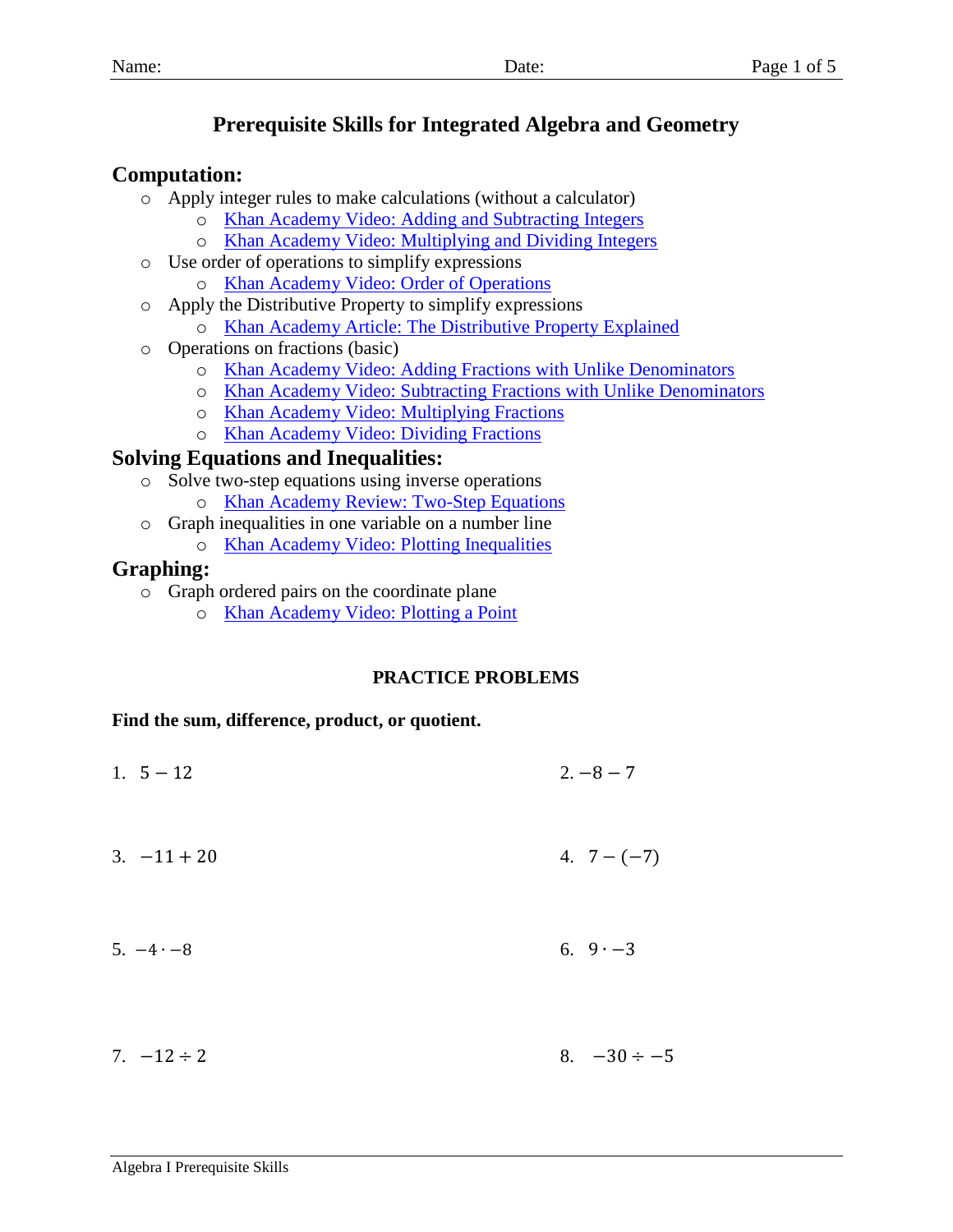#### **Use order of operations to simplify each expression.**

9.  $20 - 10 + 10$  10.  $2(5 + 4) \div 6$ 

11. 
$$
4^2 \div 2 + 2
$$
  
12.  $8 \div 4 \cdot 2 + (9 - 6)^2$ 

#### **Apply the Distributive Property to simplify each expression.**

- 13.  $3(10+7)$  14.  $5(20-3)$
- 15.  $8(x-7)$  16.  $11(x+2)$

### **Find the sum, difference, product, or quotient.**

17. 5  $\frac{5}{6} + \frac{2}{3}$ 3 18. 1  $\frac{1}{4} + \frac{1}{3}$ 3

$$
19. \ \frac{1}{3} - \frac{1}{10} \qquad \qquad 20. \ \frac{2}{3} - \frac{1}{9}
$$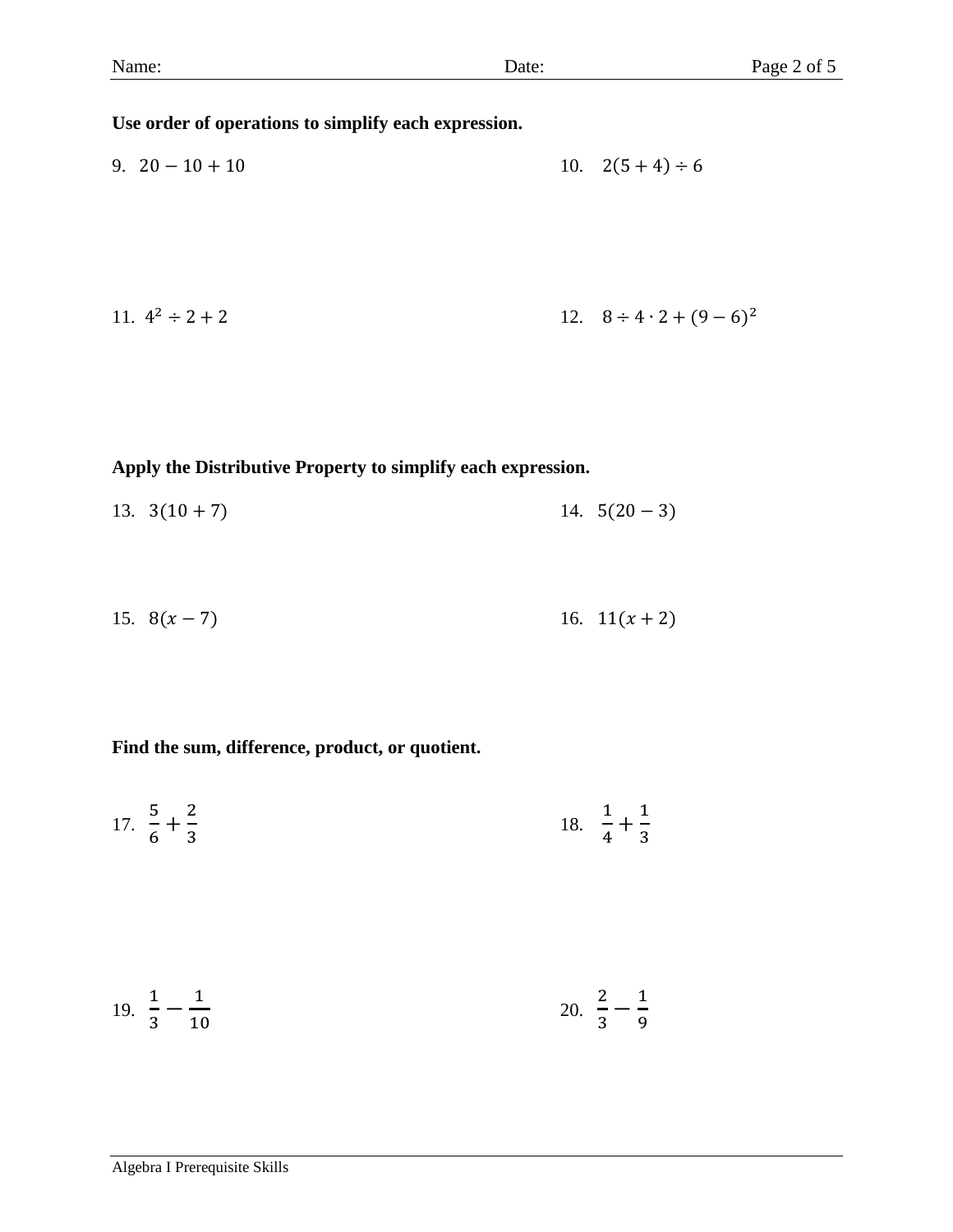| Name:                              | Date:                               |
|------------------------------------|-------------------------------------|
| 21. $rac{1}{5} \cdot \frac{2}{7}$  | 22. $\frac{3}{8} \cdot \frac{4}{9}$ |
| 23. $\frac{7}{9} \div \frac{3}{2}$ | 24. $\frac{5}{6} \div \frac{10}{3}$ |

Page 3 of 5

**Solve each of the following two-step equations. Check each solution.**

| 25. $3x - 10 = 11$ | 26. $-4x + 9 = 13$ |
|--------------------|--------------------|
|--------------------|--------------------|

27. 
$$
\frac{x}{2} + 3 = 18
$$
 28.  $\frac{x}{6} - 6 = 0$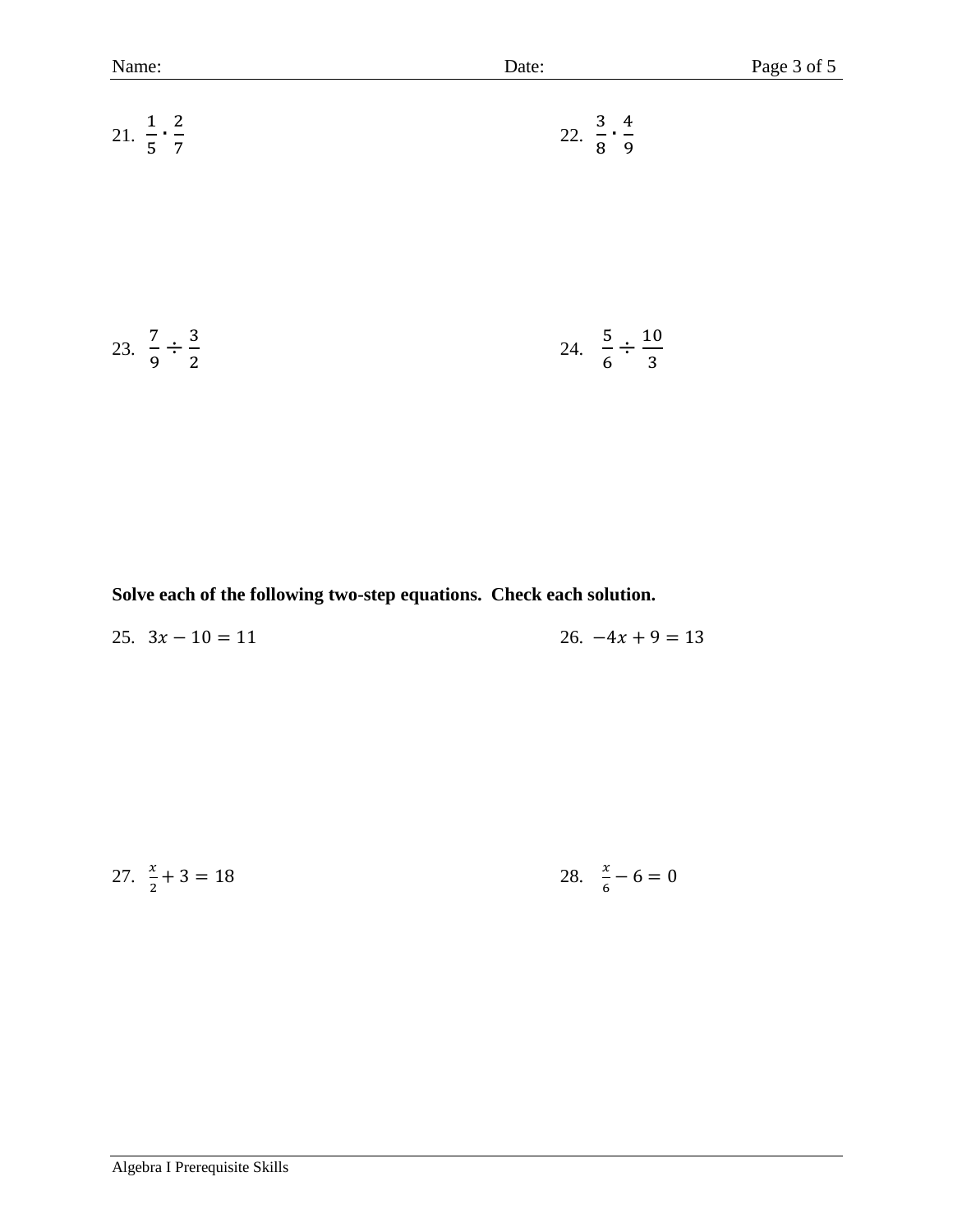# **Graph each of the following inequalities on a number line.** 29.  $x > 5$ 30.  $x < 3$ 31.  $x \ge -4$ 32.  $x \le 150$